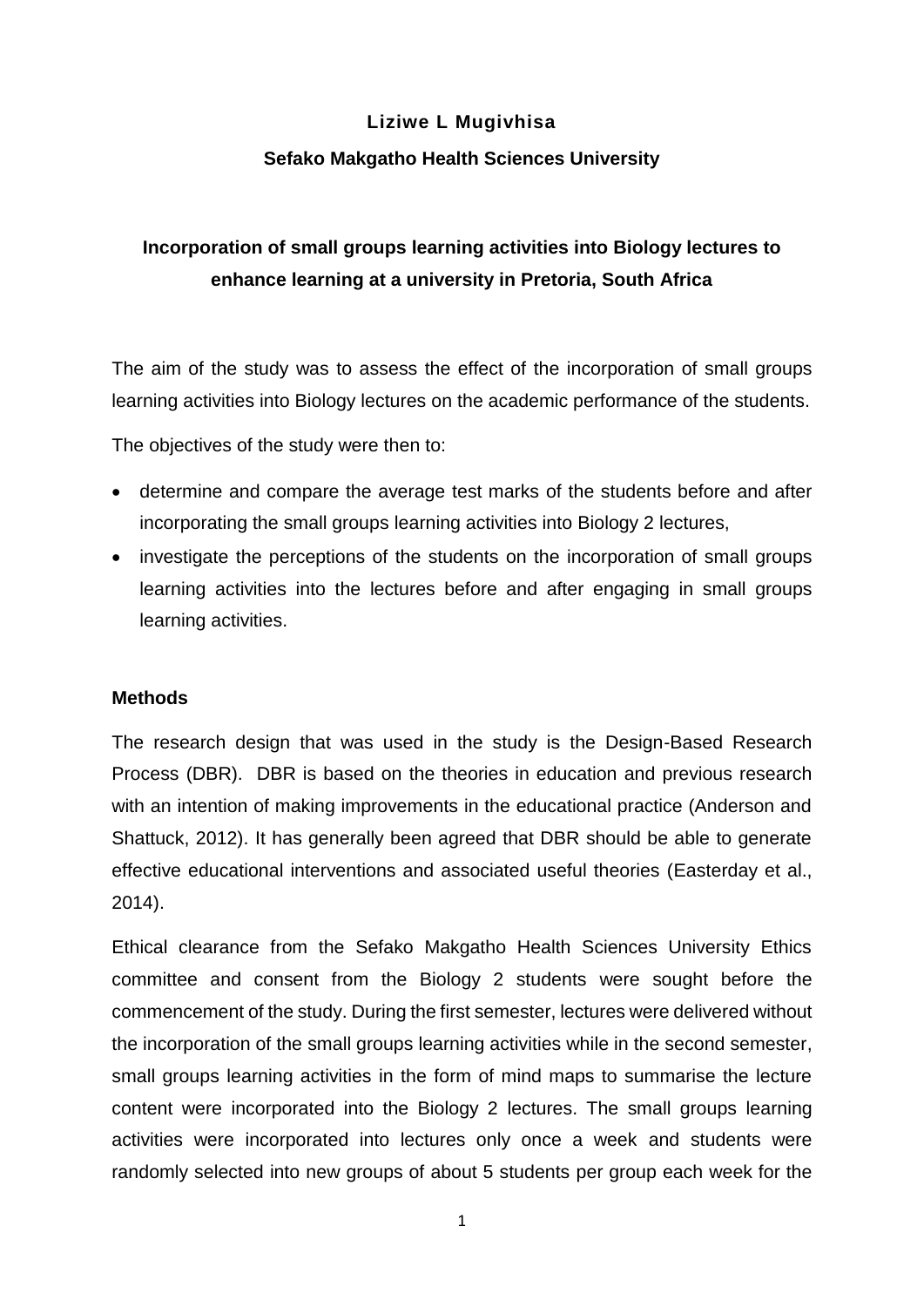learning activities. Assessment tests were written by the students at the end of both the first and second semesters. The lectures were delivered by the researcher during both semesters. The inclusion criteria of the sample for the comparison of the test marks between the first and second semesters was 72 Biology 2 students who had attended a minimum of one lecture where there was incorporation of the small groups learning activities in the second semester.

A total of 126 Biology 2 students agreed to participate in the completion of the closeended questionnaires for the assessment of the perceptions of the students on the incorporation of small groups learning activities into lectures at the beginning of semester 2 before there was incorporation of small groups learning activities. The participants included 29% males and 71% females with the majority (49%) of them being in the age range  $18 - 20$  years followed by 44.8% in the age group  $21 - 23$  years with the least number (5.6%) of the participants being in the 24 – 27 years age group. The majority of the participants (81.4%) were registered for Biology 2 for the first time while only 4.8% were repeating Biology 2. At the end of the second semester, only 41 Biology 2 students who had participated in small groups learning activities agreed to complete questionnaires to determine their experiences on the incorporation of small groups learning activities.

The study was quantitative and a paired sample t-test was used to compare the mean test scores of the Biology 2 students in the first and second semesters before and after the incorporation of the small groups learning activities respectively at p<0.05. Analysis of Variance (ANOVA) was used to check if there was any significant difference between the mean test marks of the students who had engaged in different frequencies of engaging in the small groups learning activities (p<0.05).

### **Outcomes**

Table 1 shows the responses of the students on the incorporation of small groups learning activities into lectures. Slightly more than half (56.7%) of the participants had prior experience on small groups learning activities while 43.3% had never been exposed to small groups learning activities. The majority of the students (82.4%) preferred the incorporation of small groups learning activities in lectures whereas only 17.6% of the students preferred the teaching method of lectures only. Most of the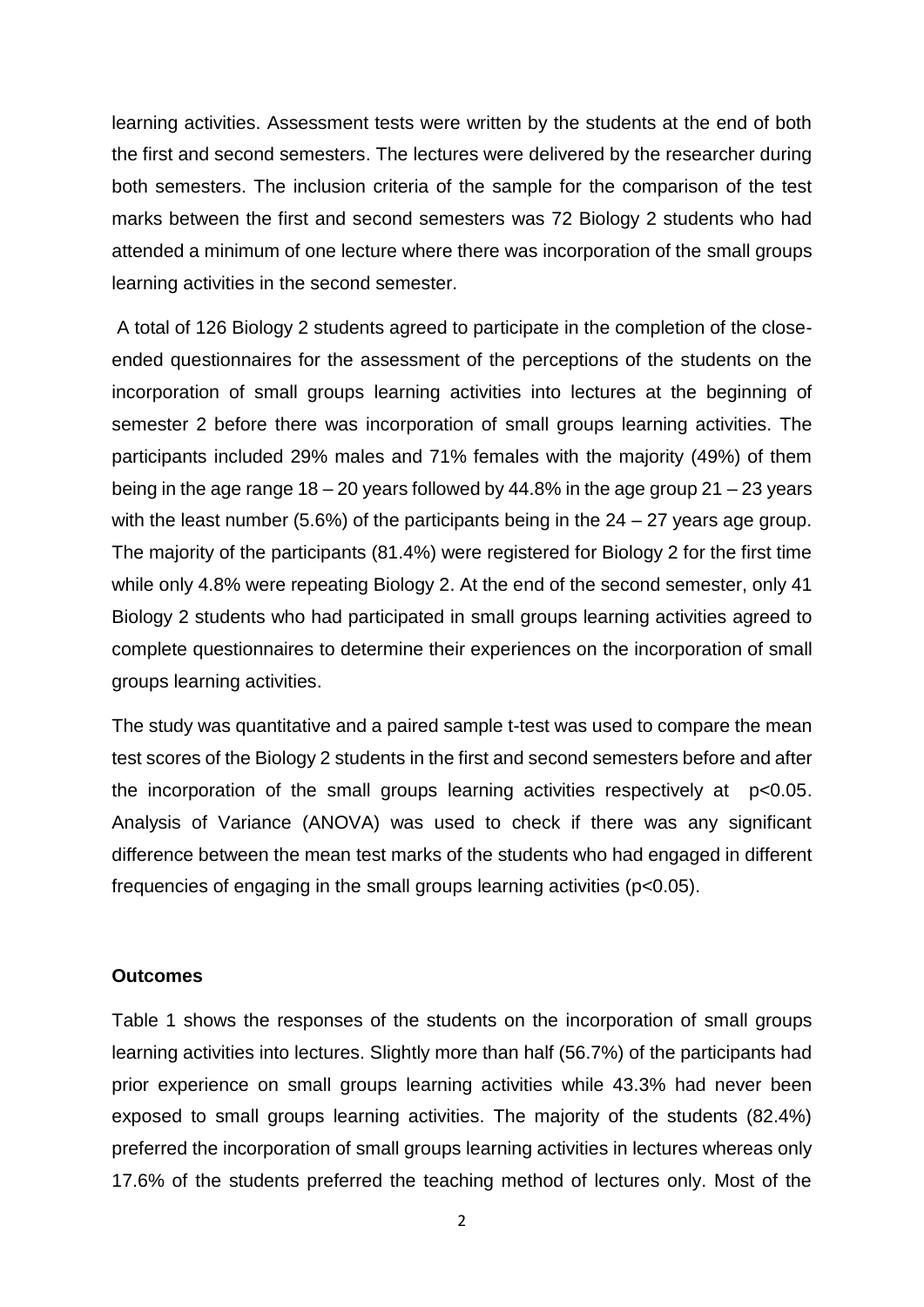participants (77.2%) responded that small groups learning activities should be compulsory in all course modules while only 22.8% of the participants did not want the small groups learning activities to be compulsory in all course modules. Almost all the participants (98.4%) reported that small groups learning activities would improve their academic performance whereas only 1.6% responded that the small groups learning activities would not result in an improvement in their academic performance.

The majority of the participants (79%) preferred to have small groups learning activities at least once a week while 14% and 7% preferred small groups learning activities once a month and once a semester respectively (Figure 1). With regards to how long the small groups learning activities should be, 65% preferred to have small groups learning activities for a duration of between 15 and 30 minutes while 21% preferred the learning activities to last for more than 30 minutes (Figure 2). The least number of participants (14%) preferred small groups learning activities of less than 15 minutes.

Table 2 shows that the mean average test mark of  $38.9\% \pm 16.4$  (mean%  $\pm$  standard deviation) in the first semester was significantly lower than the mean average test mark of 52.7%±15.7 in the second semester when there was incorporation of small groups learning activities (p<0.05). The range of the test marks in the first semester was 6% - 82% while in the second semester it was 13% - 85%. Only 22.2% of the students scored above the pass mark of 50% in the first semester while 59.7% of the students scored above the pass mark of 50% in the second semester. More students (8.3%) in the second semester compared to 4.2% in the first semester managed to score above a distinction mark of 75%. The mean test marks in the second semester as shown in Figure 3 were all significantly higher than the mean test marks in the second semester for all the frequencies (25%, 50%, 75% and 100%) of engagements in small groups learning activities (p<0.05).

The responses of the students on the small groups learning activities at the end of the second semester after engaging in the small groups learning activities are represented in Table 3. The majority of the students (61.0%) agreed that group learning activities increased their memory followed by 24.3% and 14.6% who reported that they were neutral or strongly agreed respectively. Only 14.6% of the students strongly agreed that there was better understanding of the subject content after engaging in small groups learning activities while 62.0%% agreed followed by 21.0% who were neutral.

3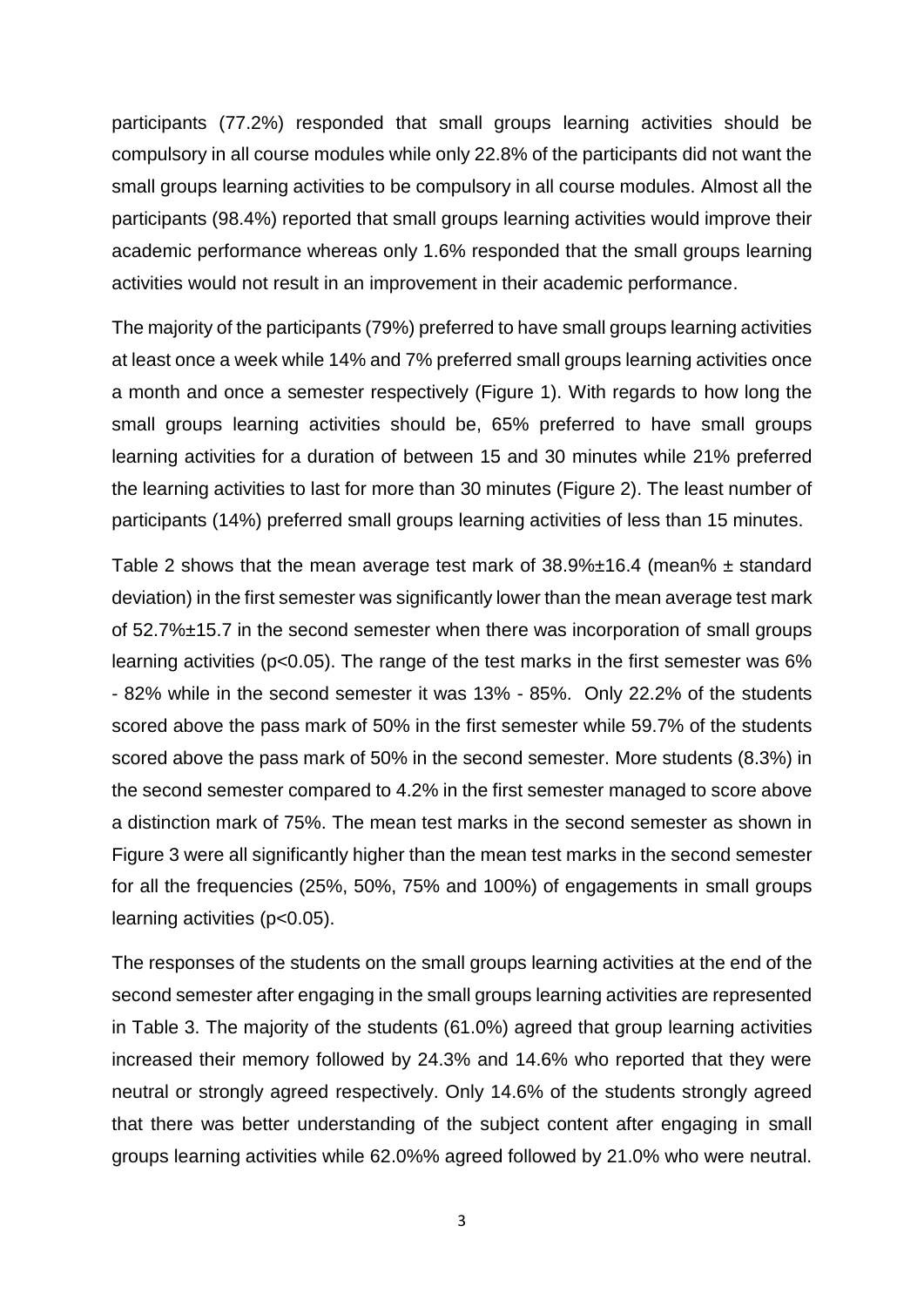The least number of students (2.4%) disagreed that there was better understanding of subject content after group learning activities. The students who reported that they strongly agreed that small groups learning activities were a good way to learn were 22.0% while the majority of the students (66.0%) of the students agreed that group learning activities were a good way to learn. However, 9.6% reported that they were neutral and 2.4% disagreed. The proportion of the students who strongly agreed that the small groups learning activities were fun and helpful was 22.0% while 46.3% agreed and 19.5% were neutral. Surprisingly, 7.3% and 4.9% of the students indicated that they disagreed and strongly disagreed respectively.

#### **Discussion and Conclusion**

The results of the majority of the students responding that the small groups learning activities improved their memory of the subject content in the present study are comparable with the results by Smith and Cardaciotto (2011) where the majority of the students reported more retention of course material. These results are also comparable with those in Towns and Grant (1997) where the students responded that cooperative learning activities in lectures contributed to an increase in their learning and comprehension of the content even though some students felt that learning activities resulted in less content being covered. According to Prince (2004), students tend to remember more content if there is an introduction of brief activities into the lectures. The preference of longer frequent active learning sessions and the response of the students that active learning is useful in the current study are in agreement with the results of Miller and Metz (2014) who showed that students found active learning to be a useful tool and preferred to have a larger percentage of the lecture time in basic sciences scheduled to learning activities.

A slight preference of working in groups by the students in the present study is in agreement with Oliveiral et al., (2006) where the majority (80%) of the students indicated that the learning activities which included discussion of the problems and group activities was useful to their learning. In a study by Yuretich (2003), the students indicated that even though they equally liked lectures, they considered the interactions with their peers and the lecturers as the most popular features of lectures. Also in Cavanagh (2011), students valued both traditional lectures and learning tasks in

4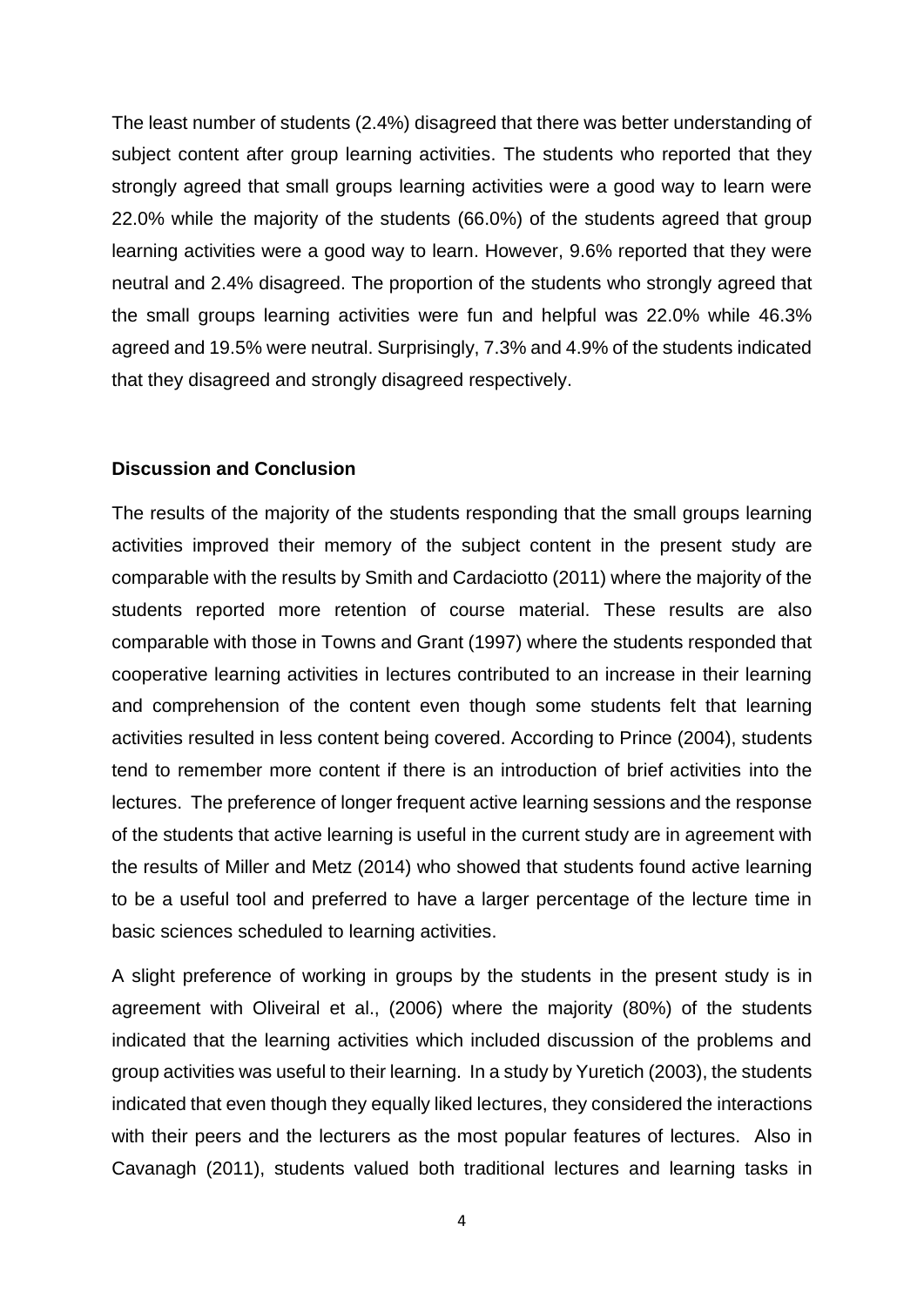cooperative learning but valued the varieties of learning activities more. The cooperative learning results in improved participation, understanding, motivation, and better academic performance of the students (Gull, 2015). The cooperative learning activities support the understanding of the students (Cavanagh, 2011). The engagement with peers supports and scaffolds learning of the students (Vygotsky, 1997) and individuals tend to learn more if they learn with others than when they learn alone (Michael, 2006). Group work has been found to augment academic achievement in several studies (Gull, 2015; Nichols, 2002; McMaster and Fuchs, 2002).

The results which showed a significant increase in the academic performance when there was an incorporation of small groups learning activities in the present study are comparable with the findings in Barrows and Tamblyn (1980) where the mean exam scores of the students who were taught using active learning were significantly higher than those who were taught in the manner which is teacher-centered like in the traditional lectures only method. Active learning is a student-centered pedagogical approach which focuses on the learner and what the learner does in a lecture (Michael, 2006).

It can be concluded that the results showed that the incorporation of small groups learning activities into lectures had a positive effect on the academic performance of the students and hence should be promoted in Biology lectures. It is however recommended that follow-up studies on small groups learning activities should be done on larger groups of students and over an extended period of time. Other factors such as the preparedness of the students and the presence or absence of other assessments around the time of writing tests which can have an impact on the performance of the students should also be investigated. Other learning activities besides summarising the content of the lectures into mind-maps such as answering questions or discussions could also be explored.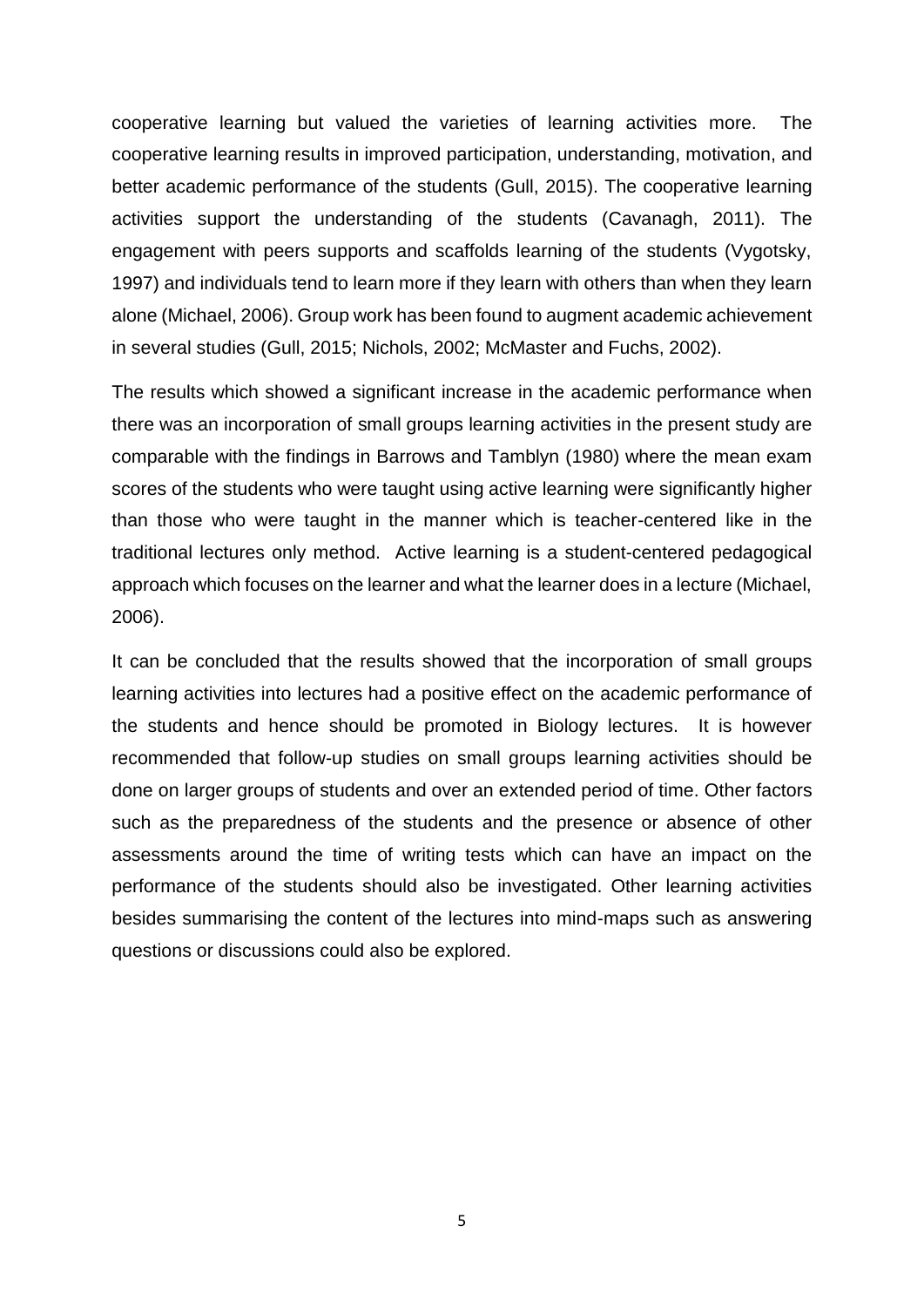#### **References**

- Anderson, T. & Shattuck, J. (2012). Design-Based Research: A decade of progress in education research. Educational Researcher, 40(1): 16 – 25.
- Barrows, H. S. & Tamblyn, R. (1980). Problem-Based Learning: An Approach to Medical Education, Springer, New York.
- Cavanagh, M. (2011). Students' experiences of active engagement through cooperative learning activities in lectures. Active Learning in Higher Education,  $12(1): 23 - 33.$
- Easterday, M.W., Lewis, D.S. & Gerber, E.M. (2014). Design-Based Research Process: Problems, Phases and Applications. ICLS Proceedings.
- Gull, F. and Shehzad, S. (2015). Effects of cooperative learning on student's academic achievement. Journal of Education and Learning, 9(3): 246 -255.
- McMaster, K. & Fuchs, D. (2002). Effects of cooperative learning on the academic achievement of students with learning disabilities: An update of Tateyama-Sniezek's revies. Learning Disabilities Research Practice, (17(2): 107-117.
- Michael, J. (2006). Where's the evidence that active learning works? Advanced Physiology Education, 30: 159-167.
- Miller, C.J. & Metz, M.J. (2014). A comparison of professional-level faculty and student perceptions of active learning, its current use, effectiveness and barriers. Advanced Physiology Education, 38: 246-252.
- Nichols, J. (2002). The effects of cooperative learning on student achievement and motivation in a high school Geometry class. Contemporary Educational Psychology, 21(4): 467-476. Doi:10.1006/ceps.1996.0031.
- Oliveiral, P.C., Oliveiral, C.G., De Souza, F. & Costa, N. (2006). Teaching strategies to promote active learning in higher education. Current Development in Technology-Assisted Education @ FORMATEX 2006.
- Prince, M. (2004). Does active learning work? A review of the research. Journal of Engineering Education, 93(3): 223 – 231.
- Smith, C. & Cardaciotto, L. (2011). Is Active Learning Like Broccoli? Student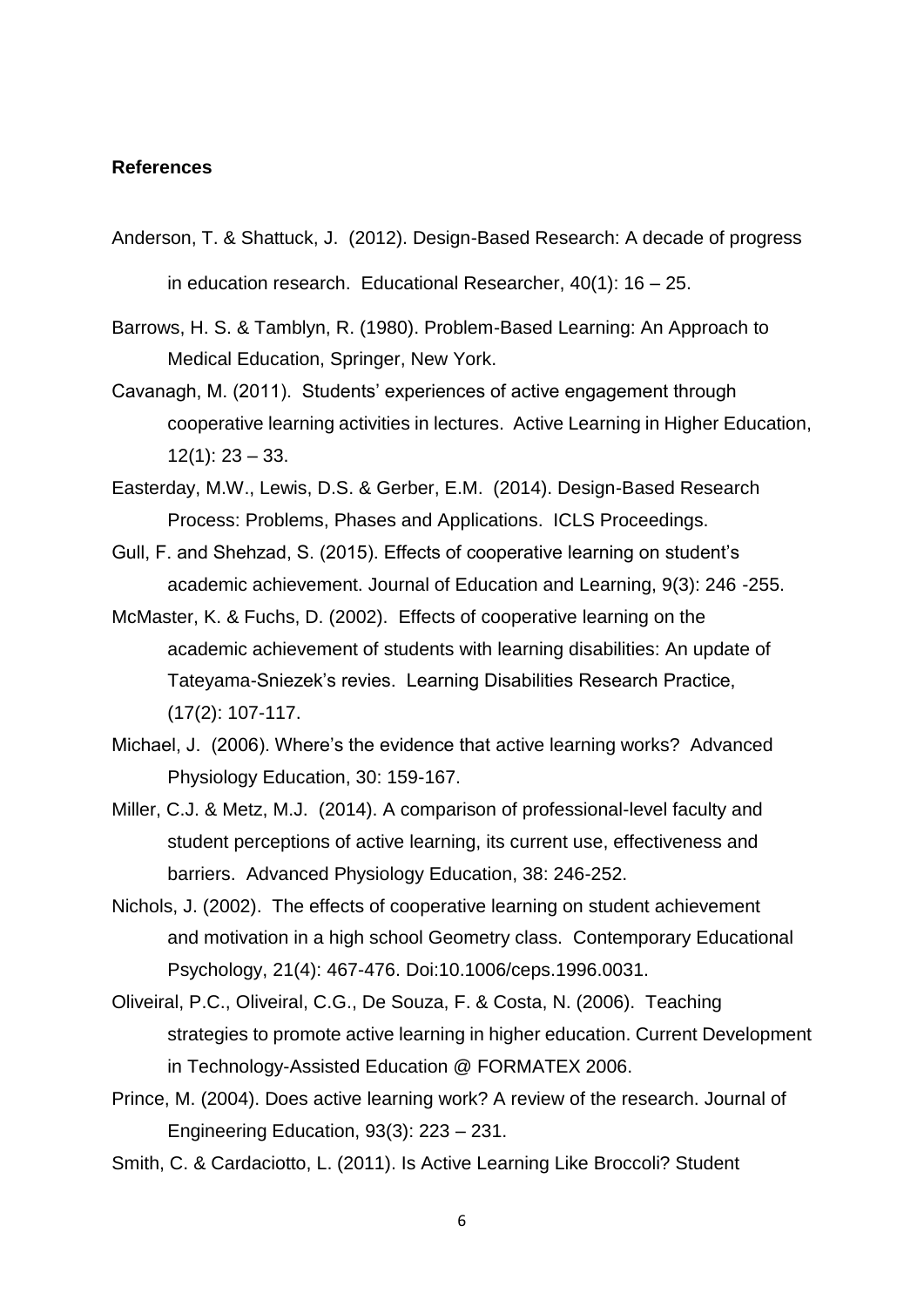Perceptions of Active Learning in Large Lecture Classes. Journal of the Scholarship of Teaching and Learning. 11.

Towns, M.H. & Grant, E.R. (1997). I believe I will go out of this class actually knowing something: Cooperative learning activities in physical chemistry. Journal of Research in Science Teaching, 34(8), 819–835.

Vygotsky, L.S. (1978). Mind in society. Cambridge, MA. Harvard University Press.

Yuretich, R.F. (2004). Encouraging critical thinking: Measuring skills in large introductory science classes. Journal of College Science Teaching 33(3): 40-46.

Table 1. Responses of students regarding small groups learning activities.

| Response                                                                                                | The percentage of the<br>participants (%) |      |
|---------------------------------------------------------------------------------------------------------|-------------------------------------------|------|
|                                                                                                         | Yes                                       | No.  |
| Prior experience on small groups learning activities in<br><b>lectures</b>                              | 43.3                                      | 56.7 |
| Preference for lectures and small groups learning<br>activities                                         | 82.4                                      | 17.6 |
| Preference of working in small groups                                                                   | 51.6                                      | 48.4 |
| Should small groups learning activities be compulsory<br>in all course modules                          | 77.2                                      | 22.8 |
| Will small groups learning activities in lectures result in<br>better academic performance or pass rate | 98.4                                      | 1.6  |

Table 2. The performance of the Biology 2 students in the first and second semesters

| <b>Students' Marks</b>        | Semester 1        | Semester 2 (after |
|-------------------------------|-------------------|-------------------|
|                               | (before           | intervention) (%) |
|                               | intervention) (%) |                   |
| Mean test average             | $38.9 \pm 16.4$   | $52.7 \pm 15.7$   |
| Minimum mark                  | 6                 | 13                |
| Maximum mark                  | 82                | 85                |
| Students who scored above 50% | 22.2              | 59.7              |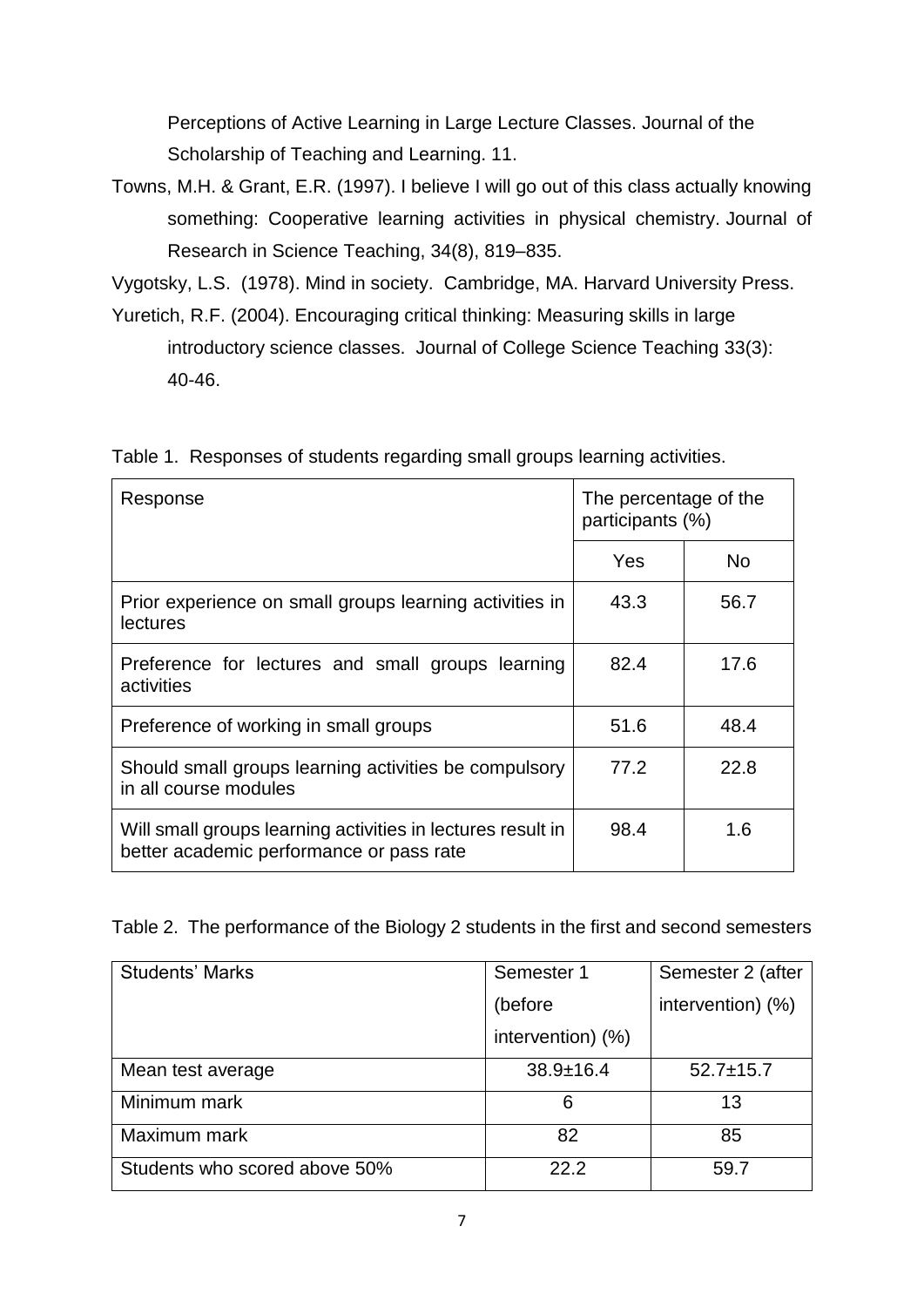| Students who scored below 50%           | 77 R | 40.3 |
|-----------------------------------------|------|------|
| Number of students who scored more than | 4.2  | 8.3  |
| l 75%                                   |      |      |



Figure 1. Responses on the how frequent the small groups learning activities should be.



Figure 2. Responses on how long the small groups learning activities should be.